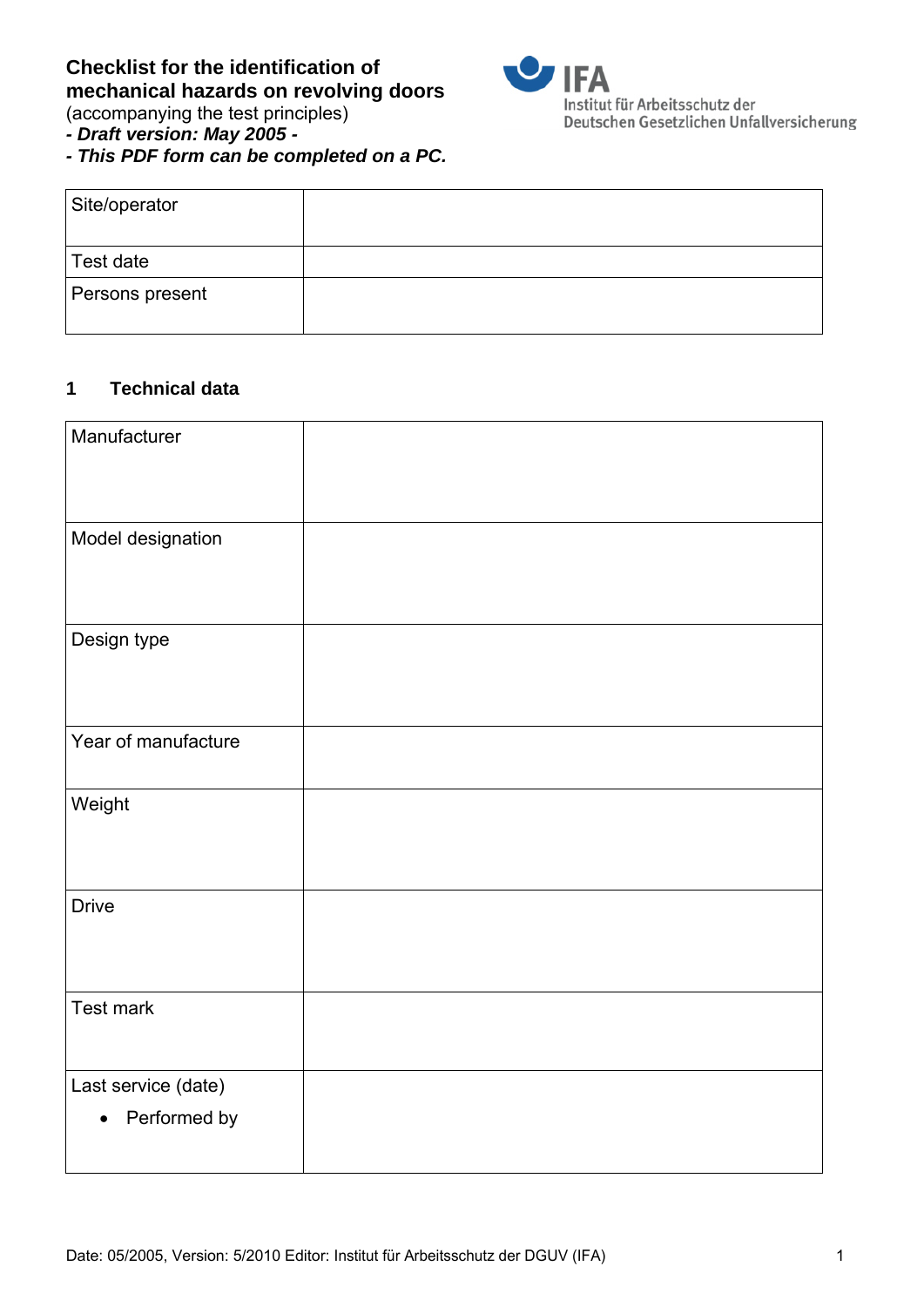(accompanying the test principles)

*- Draft version: May 2005 -* 

*- This PDF form can be completed on a PC.* 



### **2 Dimensions**

| Number of door wings                                                                                                                                                                                                                                    |  |
|---------------------------------------------------------------------------------------------------------------------------------------------------------------------------------------------------------------------------------------------------------|--|
| Diameter [cm]                                                                                                                                                                                                                                           |  |
| Door wing length [cm]                                                                                                                                                                                                                                   |  |
| Opening aperture [cm]                                                                                                                                                                                                                                   |  |
| Ceiling height [cm]                                                                                                                                                                                                                                     |  |
| Design features                                                                                                                                                                                                                                         |  |
|                                                                                                                                                                                                                                                         |  |
| Are outer external interlocking doors<br>present?<br>Can the doors be opened sufficiently wide<br>for the protective devices (pressure-<br>sensitive edges, light scanners, etc.) to be<br>fully effective?<br>Are interlocks or limit switches fitted? |  |

# **3** Documentation

The following documents must be available at the time of testing:

| <b>Document</b>                                                                                                                    | Available? |
|------------------------------------------------------------------------------------------------------------------------------------|------------|
| Information for use (instruction handbook)                                                                                         |            |
| For pressure-sensitive edges:<br>Declaration of conformity with the<br><b>Machinery Directive</b>                                  |            |
| For electrosensitive protective equipment<br>(ESPE):<br>Certification by a notified test body of the<br>performance of a type test |            |
| Manual for the control system                                                                                                      |            |
| Test book                                                                                                                          |            |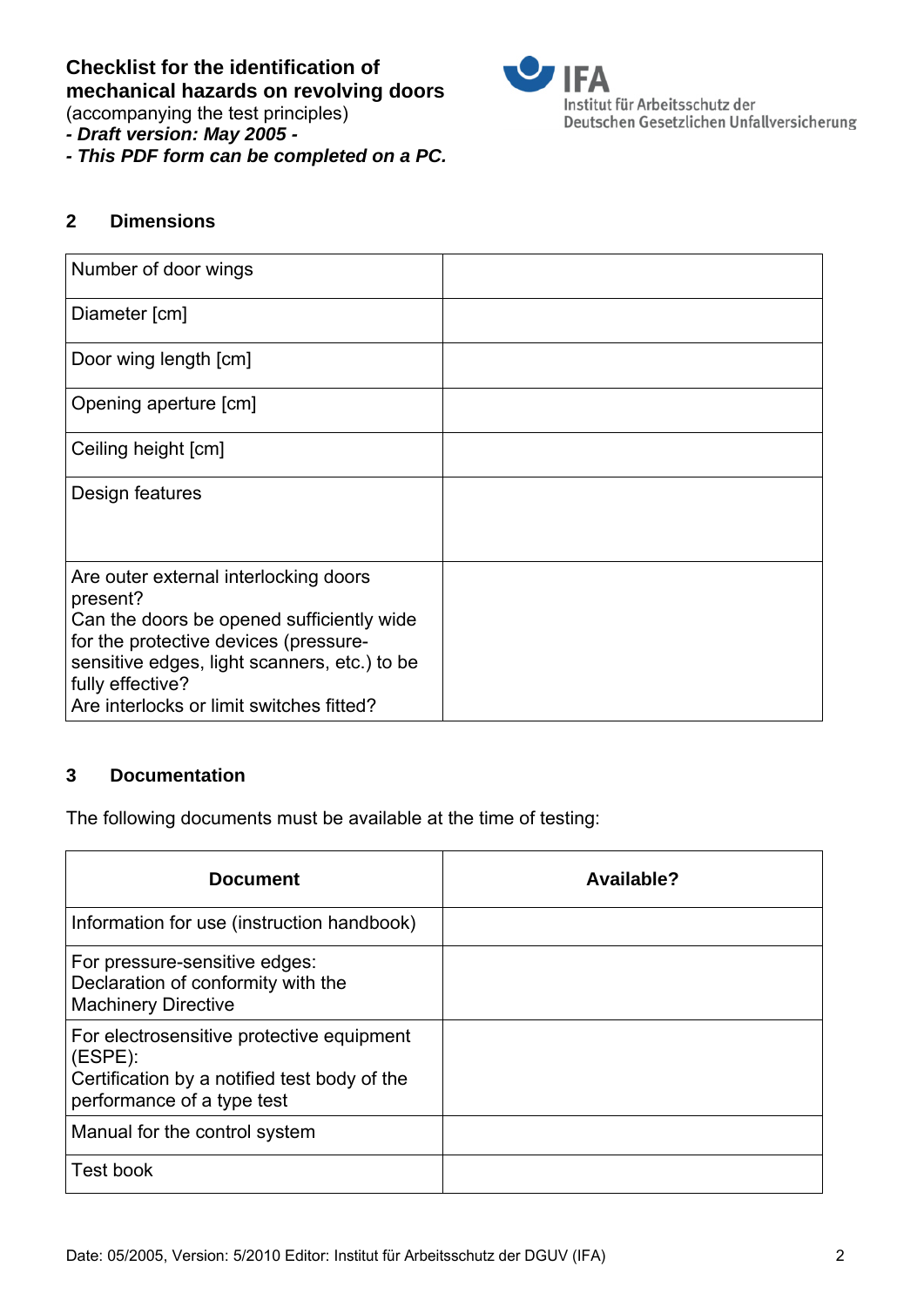(accompanying the test principles)



- *Draft version: May 2005*
- *This PDF form can be completed on a PC.*

**4** 3B**Descriptions of the hazard points** 



Fig. 1: Schematic diagram of a revolving door, with indication of the closing edges

Hazards identified by the risk assessment dated 09/2004 (refer also to Section 9.2):

- **A**: Access area of the revolving door between the main closing edge of the door wing and the right-hand opposing closing edge. The following hazards may arise here:
	- Shear
	- Crushing
	- Trapping (on two-wing revolving doors)
- **B**: Main closing edge of the door wing against the inner wall. The following hazards may arise here:
	- Shear
	- Crushing
- **C**: Secondary closing edge of the door wing against the ground. The following hazards may arise here:
	- Shear
	- Crushing
	- Impact by the door wing
- **D**: Secondary closing edge of the door wing against the ceiling. The following hazards may arise here:
	- Shear
	- Crushing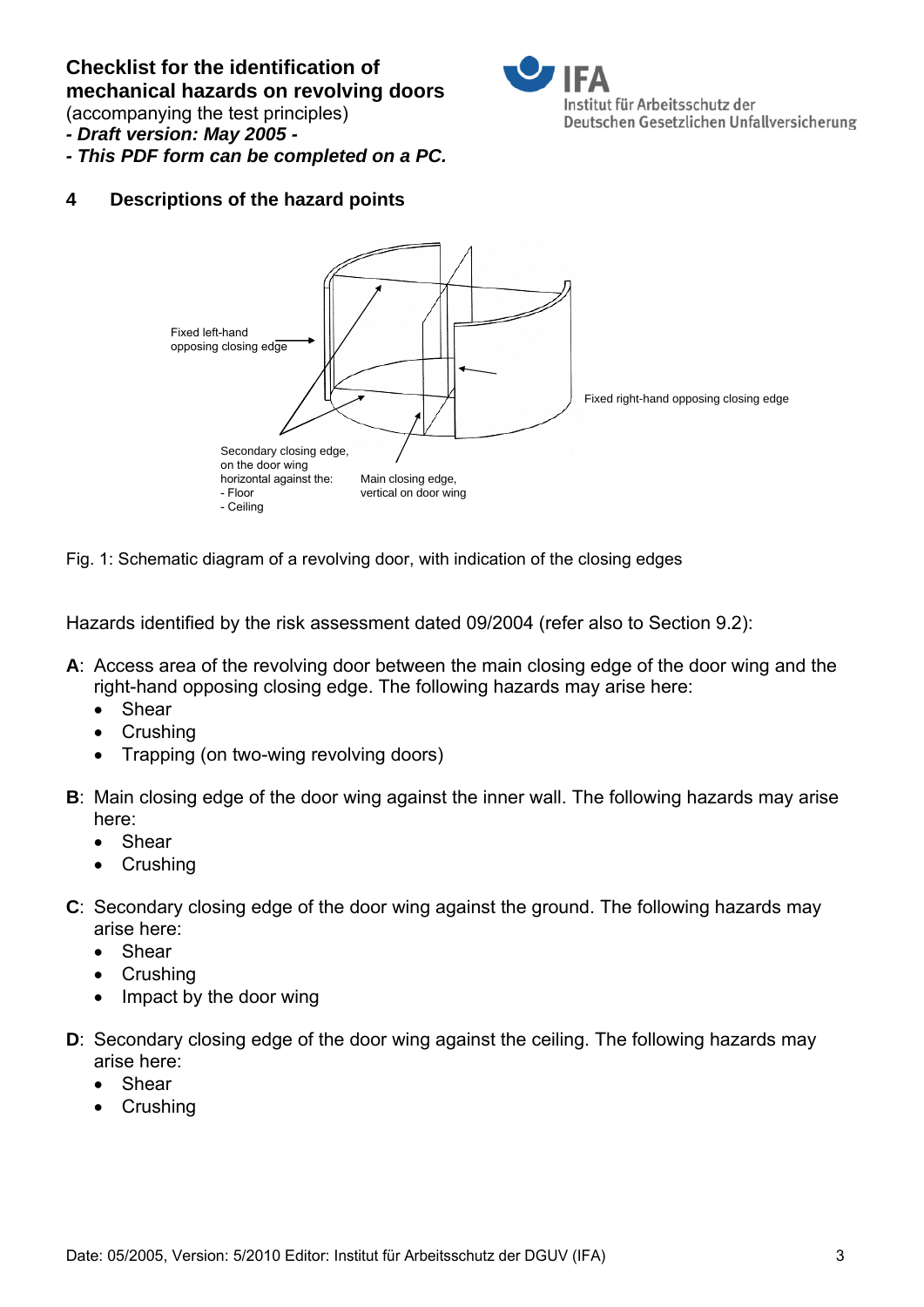(accompanying the test principles)

- *Draft version: May 2005*
- *This PDF form can be completed on a PC.*



### **5** Safeguarding of the hazard point

#### **5.1 Hazard point A**

#### **5.1.1 Control measures**

| Is the door drive speed automatically reduced<br>at the approach of the main closing edge to |  |
|----------------------------------------------------------------------------------------------|--|
| the opposing closing edge?<br>If so, at what distance does this occur?                       |  |

#### **5.1.2** Test of the individual protective devices

#### **5.1.2.1 Right-hand opposing closing edge**

| <b>Sensor</b><br>(type, manufacturer, model, dimensions) | Inside/<br>outside | <b>Behaviour of the</b><br>door <sup>1</sup> | <b>Functional</b><br>[in accordance<br>with Section 6] |
|----------------------------------------------------------|--------------------|----------------------------------------------|--------------------------------------------------------|
|                                                          |                    |                                              |                                                        |
|                                                          |                    |                                              |                                                        |
|                                                          |                    |                                              |                                                        |
|                                                          |                    |                                              |                                                        |

#### **5.1.2.2 Main closing edge**

| <b>Sensor</b><br>(type, manufacturer, model, dimensions) | <b>Door</b><br>wings | <b>Behaviour of the</b><br>door <sup>1</sup> | <b>Functional</b><br>[in accordance<br>with Section 6] |
|----------------------------------------------------------|----------------------|----------------------------------------------|--------------------------------------------------------|
|                                                          |                      |                                              |                                                        |
|                                                          |                      |                                              |                                                        |
|                                                          |                      |                                              |                                                        |
|                                                          |                      |                                              |                                                        |

 $\overline{a}$ <sup>1</sup> The door can respond as follows: cessation of the revolving movement (indication of the overtravel)/stop + reversal (indication of the distances)/initiation of a reduced velocity (indication of the velocity and duration)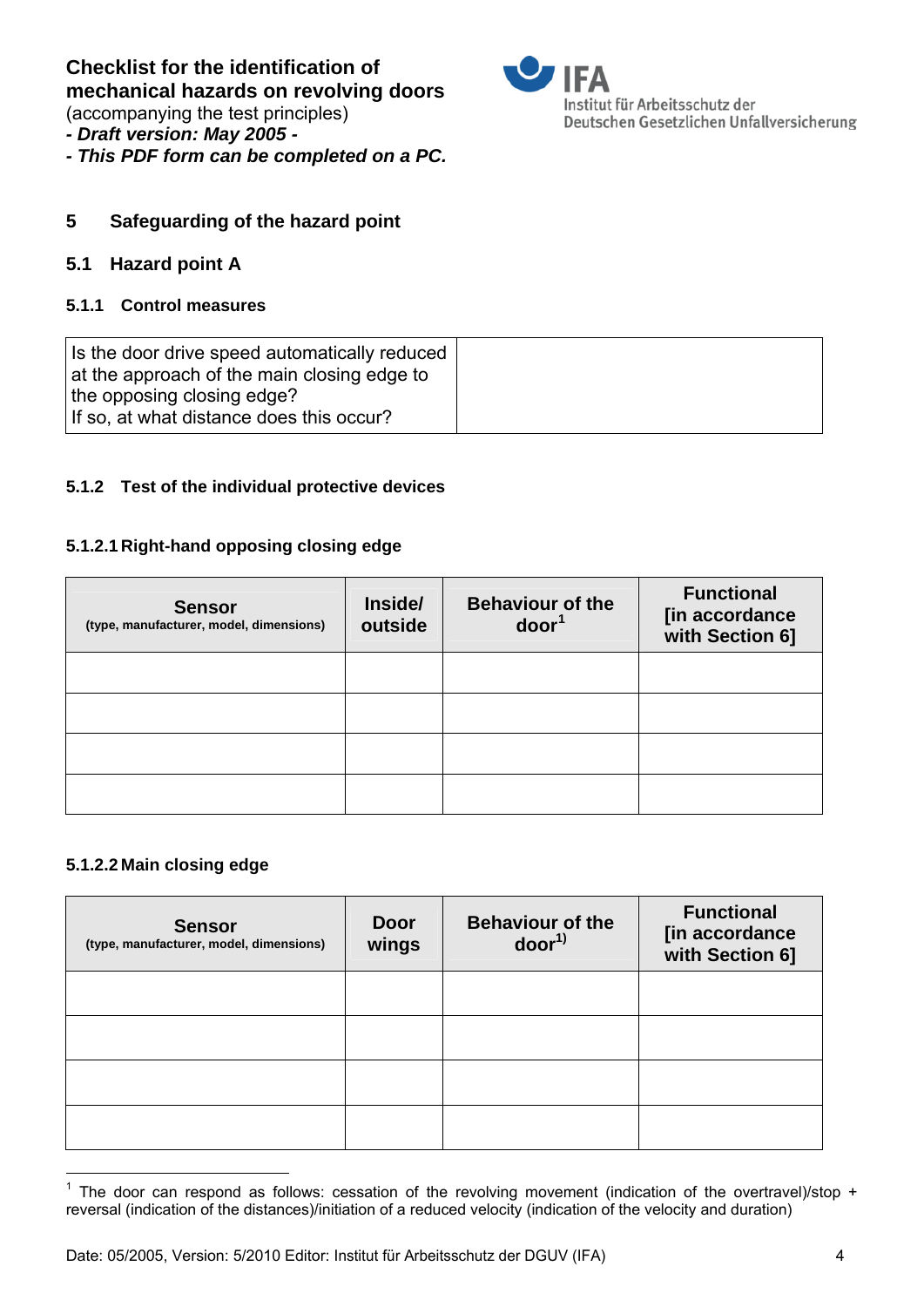

Institut für Arbeitsschutz der Deutschen Gesetzlichen Unfallversicherung

(accompanying the test principles)

# *- Draft version: May 2005 -*

*- This PDF form can be completed on a PC.* 

### **5.1.3** Overall effectiveness of the protective devices at the hazard point

The effectiveness of all protective devices is tested with the aid of the KMG 2000 force meter. Hold the force meter directly on the opposing closing edge towards the hazard point at a distance of 300 mm between the main closing edge and the opposing closing edge. Repeat measurement twice. Note the resulting mean. Conduct the measurement at three different heights above the ground inside and in the outside access area to the door.

| Force measurement [N]        | <b>Outside the</b><br>building | Inside the<br>building |
|------------------------------|--------------------------------|------------------------|
| Height above ground: 50 mm   |                                |                        |
| Height above ground: 800 mm  |                                |                        |
| Height above ground: 1500 mm |                                |                        |

| Are the protective devices fitted also effective |  |
|--------------------------------------------------|--|
| against the trapping hazard?                     |  |

#### **Evaluation**:

The measured forces must not exceed a value of 150 N.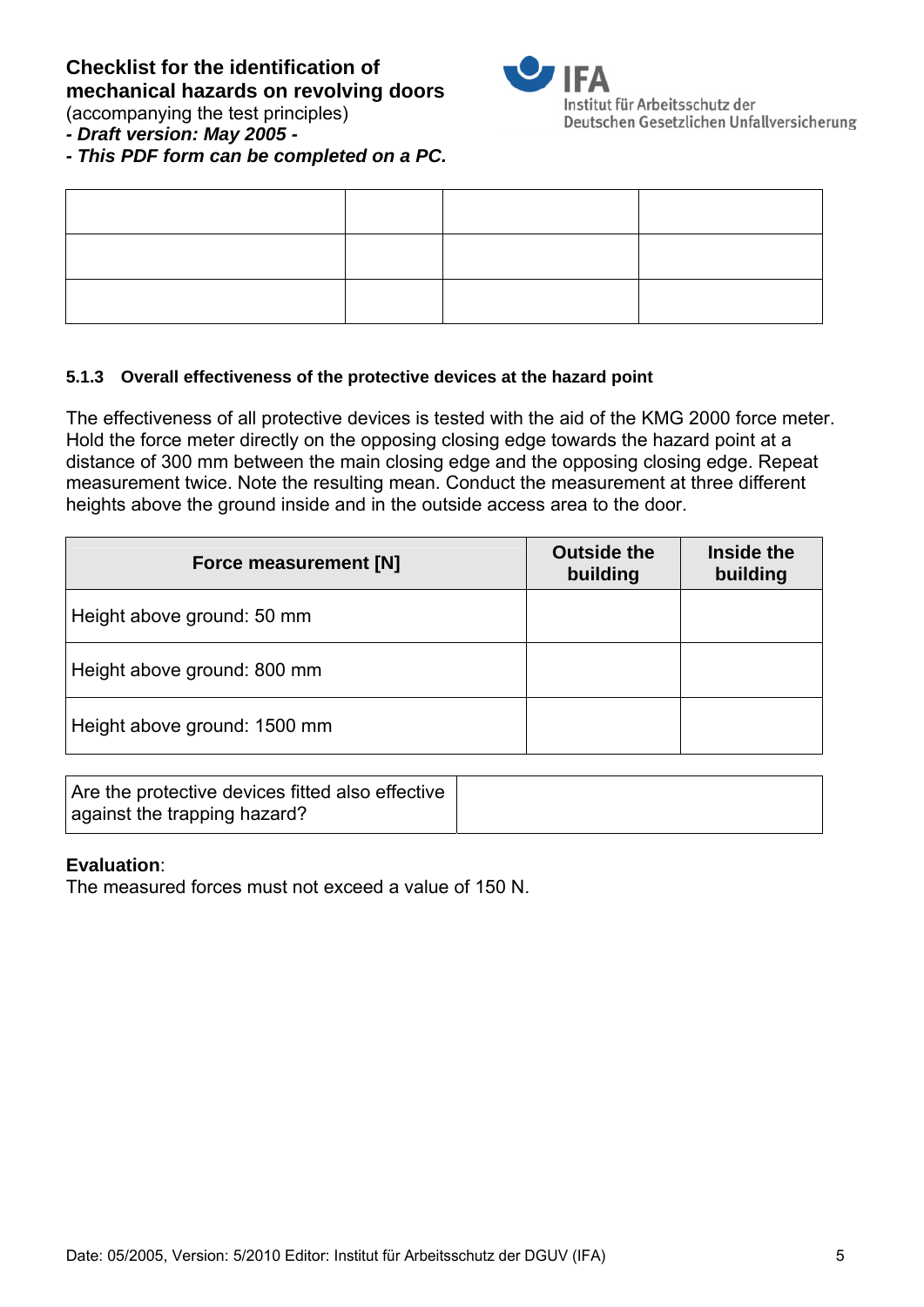(accompanying the test principles)

*- Draft version: May 2005 -* 

*- This PDF form can be completed on a PC.* 



### **5.2 Hazard point B**

#### **5.2.1 Test of the individual protective devices**

#### **5.2.1.1 Left-hand opposing closing edge**

| <b>Sensor</b><br>(type, manufacturer, model, dimensions) | Inside/<br>outside | <b>Behaviour of the</b><br>door <sup>2</sup> | <b>Functional</b><br>[in accordance<br>with Section 6] |
|----------------------------------------------------------|--------------------|----------------------------------------------|--------------------------------------------------------|
|                                                          |                    |                                              |                                                        |
|                                                          |                    |                                              |                                                        |

### **5.2.1.2 Main closing edge**

 $\overline{a}$ 

For the main closing edge, refer to Section 5.1.2

#### **5.2.2** Overall effectiveness of the protective devices at the hazard point

Use the test wedge to determine whether the door comes to a halt within the deformation path of the pressure-sensitive edges.

The length of the braking path can be read off on the impressed scale of the test wedge. Measure at a height of 1,200 mm above the ground by placement of the test wedge on the inner wall of the revolving door.

| Does the door come to a halt within the<br>deformation path of the pressure-sensitive<br>edges? |                                                 |
|-------------------------------------------------------------------------------------------------|-------------------------------------------------|
| Distance between main closing edge of the<br>door wing (once on the leading edge of the         | Leading edge of the pressure-sensitive<br>edge: |
| pressure-sensitive edge, once on the profile)<br>and inner wall [cm]                            | Profile:                                        |
| Does the frame profile of the door wing move<br>up to the test wedge?                           |                                                 |
| Length of the braking distance [cm]                                                             |                                                 |
| Are shear points present?<br>(cf. test principles, Section 4.3)                                 |                                                 |

<sup>&</sup>lt;sup>2</sup> The door can respond as follows: cessation of the revolving movement (indication of the overtravel)/stop + reversal (indication of the distances)/initiation of a reduced velocity (indication of the velocity and duration)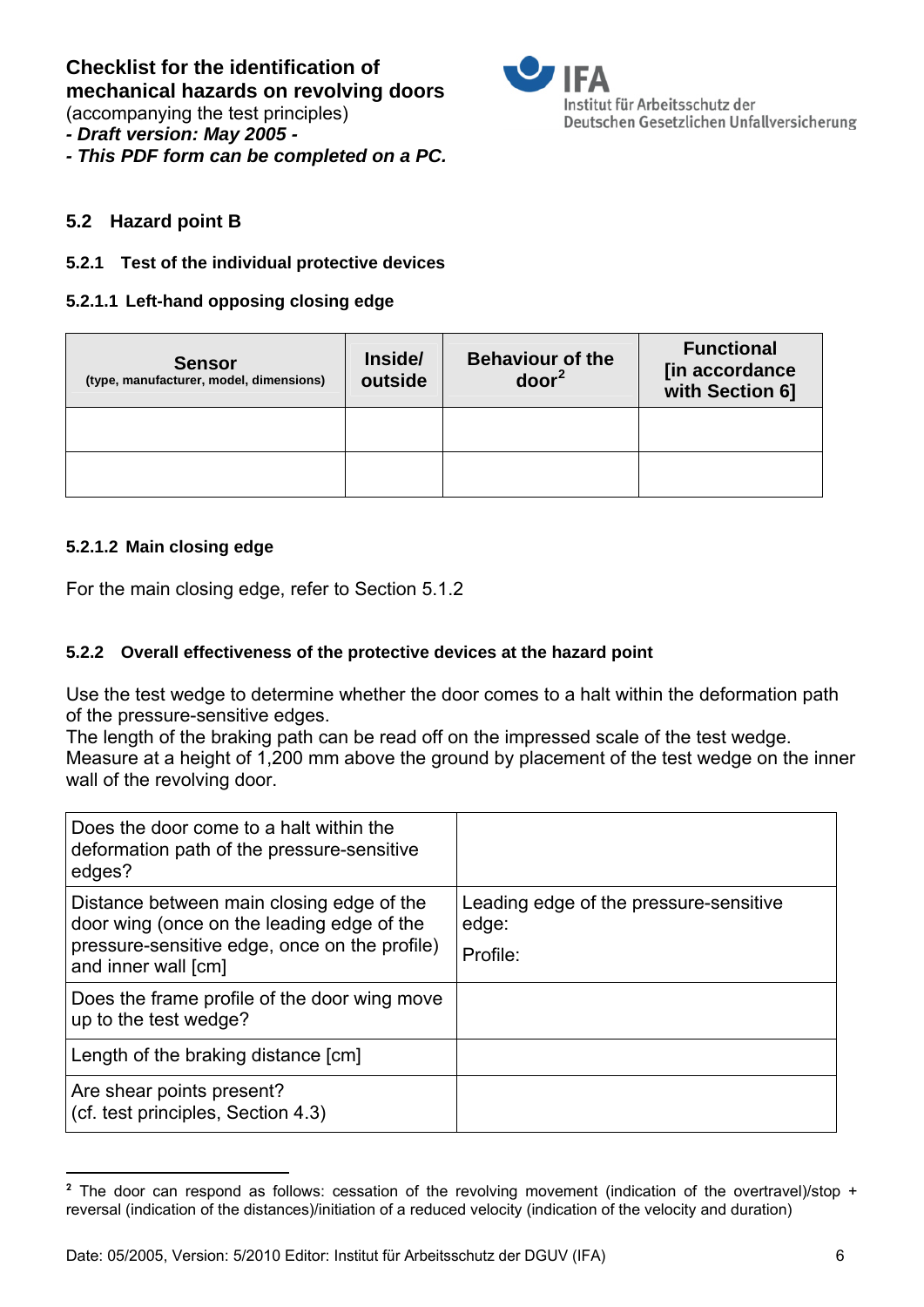(accompanying the test principles)

*- Draft version: May 2005 -* 

*- This PDF form can be completed on a PC.* 

#### **Evaluation**:

 $\overline{a}$ 

If the revolving door comes to a halt within the deformation path of the pressure-sensitive edges, adequate safeguarding is provided against the crushing hazard. If the inner wall profiles take the form described in the package of measures in the section concerning the avoidance of shear points, a shear hazard does not exist.

## **5.3 Hazard point C**

#### **5.3.1 Test of the individual protective devices**

## **Secondary closing edge against the ground:**

| <b>Sensor</b><br>(type, manufacturer, model, dimensions) | <b>Door</b><br>wings | <b>Behaviour of the</b><br>door <sup>3</sup> | <b>Functional</b><br>[in accordance<br>with Section 6] |
|----------------------------------------------------------|----------------------|----------------------------------------------|--------------------------------------------------------|
|                                                          |                      |                                              |                                                        |
|                                                          |                      |                                              |                                                        |
|                                                          |                      |                                              |                                                        |
|                                                          |                      |                                              |                                                        |

#### **5.3.2 Overall effectiveness of the protective devices at the hazard point**

Use the test wedge to determine whether the door comes to a halt within the deformation path of the pressure-sensitive edges. The length of the braking path can be read off on the impressed scale of the test wedge. Measure at the centre of the door wing and in the vicinity of the main closing edge on each door wing.

|                                                                                                                                                                 | <b>Centre</b>                                                  | <b>Extremity</b>                                               |
|-----------------------------------------------------------------------------------------------------------------------------------------------------------------|----------------------------------------------------------------|----------------------------------------------------------------|
| Does the door come to a halt within the<br>deformation path of the pressure-sensitive<br>edges?                                                                 |                                                                |                                                                |
| Distance between secondary closing edge of<br>the door wing (once on the leading edge of<br>the pressure-sensitive edge, once on the<br>profile) and floor [cm] | Leading edge of the<br>pressure-sensitive<br>edge:<br>Profile: | Leading edge of the<br>pressure-sensitive<br>edge:<br>Profile: |
| Does the frame profile of the door wing move<br>up to the test wedge?                                                                                           |                                                                |                                                                |

<sup>&</sup>lt;sup>3</sup> The door can respond as follows: cessation of the revolving movement (indication of the overtravel)/stop + reversal (indication of the distances)/initiation of a reduced velocity (indication of the velocity and duration)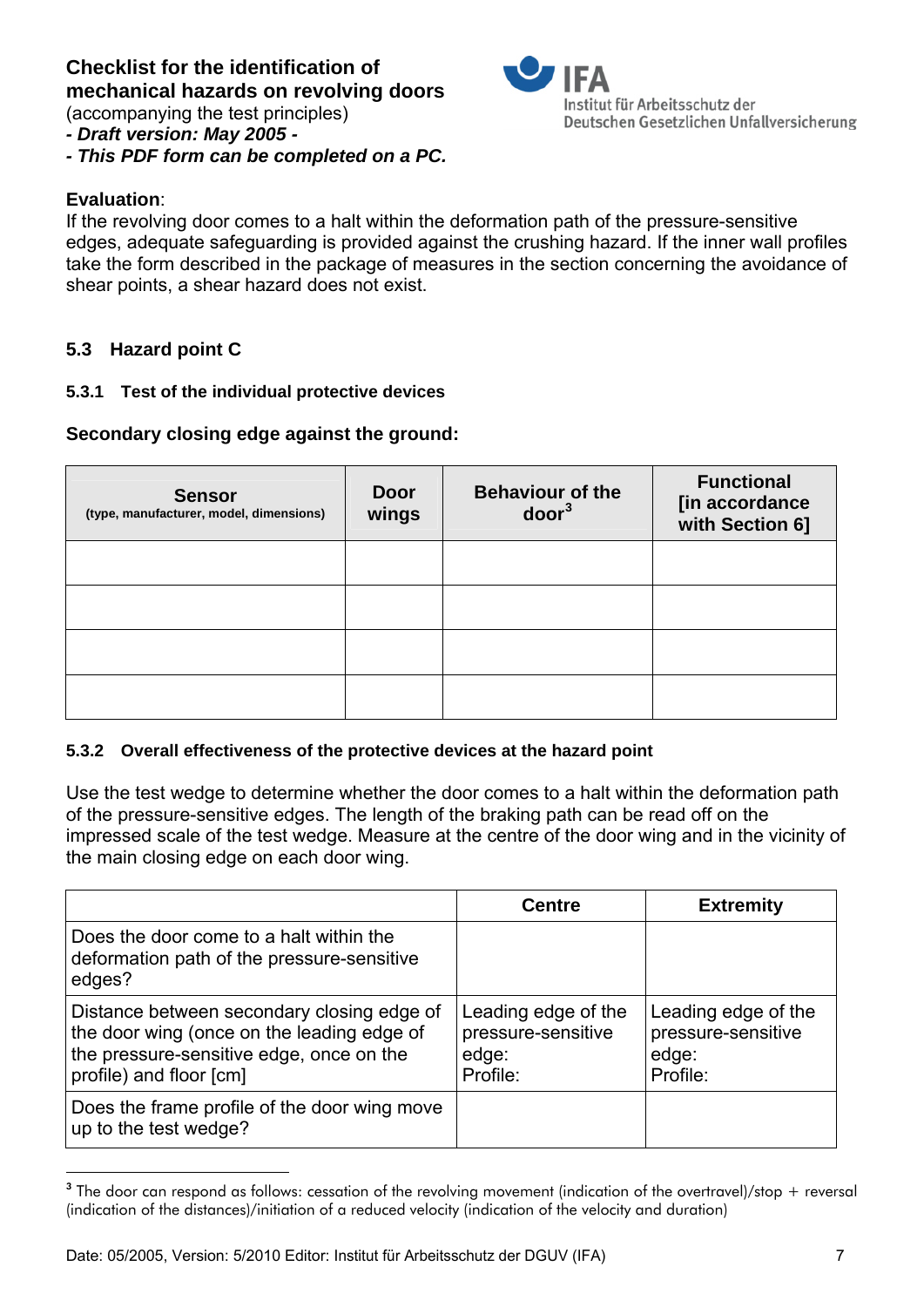#### **Checklist for the identification of mechanical hazards on revolving doors**  (accompanying the test principles)



Institut für Arbeitsschutz der Deutschen Gesetzlichen Unfallversicherung

*- Draft version: May 2005 -* 

*- This PDF form can be completed on a PC.* 

| Length of the braking distance [cm]                                                                                                      |  |
|------------------------------------------------------------------------------------------------------------------------------------------|--|
| Are protective devices fitted for safeguarding<br>against the impact hazard?<br>(measures are essential on doors of $>$ 3 m<br>diameter) |  |

#### **Evaluation**:

If the revolving door comes to a halt within the deformation path of the pressure-sensitive edges, adequate safeguarding is provided against the crushing hazard. If the floor takes the form described in Section 4.3 of the test principles, no shear hazard exists. Adequate safeguarding is provided against the impact hazard on doors with a diameter of > 3 m (for example by electrosensitive protective equipment with body resolution) when impact by the door wing is prevented. On doors with a diameter of ≤ 3 m, measures must be defined on a case-bycase basis.

## **5.4 Hazard point D**

| Is this hazard point still present in<br>consideration of design measures?                                                                                              |                                                    |
|-------------------------------------------------------------------------------------------------------------------------------------------------------------------------|----------------------------------------------------|
| Distance between secondary closing edge of<br>the door wing (once on the leading edge of the edge:<br>pressure-sensitive edge, once on the profile)<br>and ceiling [cm] | Leading edge of the pressure-sensitive<br>Profile: |

#### **Evaluation**:

If the crushing and shear hazards have been avoided by means of design measures, no further testing is required. If the hazards are still present, test as per Chapter 5.3.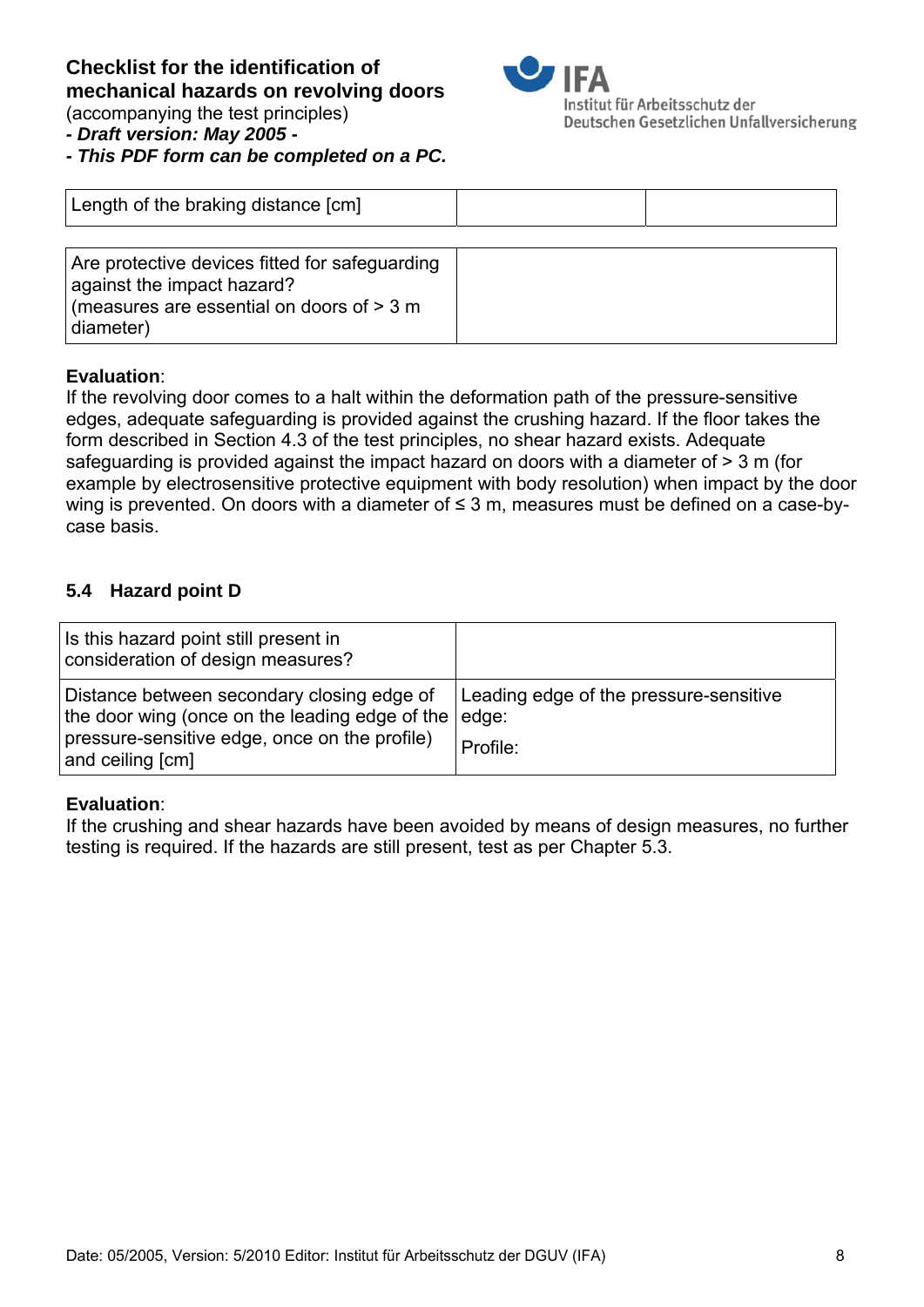(accompanying the test principles)



*- This PDF form can be completed on a PC.* 



#### **6** Testing of the individual protective devices

The protective devices must also be tested individually with regard to their serviceability. The following test points can be referred to for this purpose:

#### **6.1 Tactile protective devices**

#### **6.1.1 Pressure-sensitive edges**

Testing of the pressure-sensitive edge by manual actuation

| Is the pressure-sensitive edge effective over<br>its entire length?                                                                                             |  |
|-----------------------------------------------------------------------------------------------------------------------------------------------------------------|--|
| Does the pressure-sensitive edge also switch<br>when actuated from the side? (The pressure-<br>sensitive edge must have an actuation range<br>of $180^\circ$ .) |  |

#### **6.2 Electro-sensitive protective equipment (ESPE)**

#### **6.2.1 Light scanners**

Test the effectiveness of each individual light scanner. Use the test wedge for this purpose. In this case, cover the test wedge with cord velvet. Place the wedge on the floor at the opposing closing edge such that it just fails to be caught by the main closing edge of the door wing. It must be detected by the light scanner.

Horizontal light scanners must function as specified by the manufacturer.

#### **Evaluation/comment**:

If the test wedge covered with cord velvet is detected by the light scanner, the light scanner is adequately effective.

#### **6.2.2** Through-beam/reflection sensors (single- or multi-beam)

| Does the light barrier, fitted vertically, switch<br>when the light beam is broken at any point and<br>at any angle between the transmitter and<br>receiver or transmitter/receiver and reflector<br>by an opaque test body with a diameter of<br>21 mm? |  |
|----------------------------------------------------------------------------------------------------------------------------------------------------------------------------------------------------------------------------------------------------------|--|
| Is it possible to reach around the light barrier<br>in the direction of the closing edge?                                                                                                                                                                |  |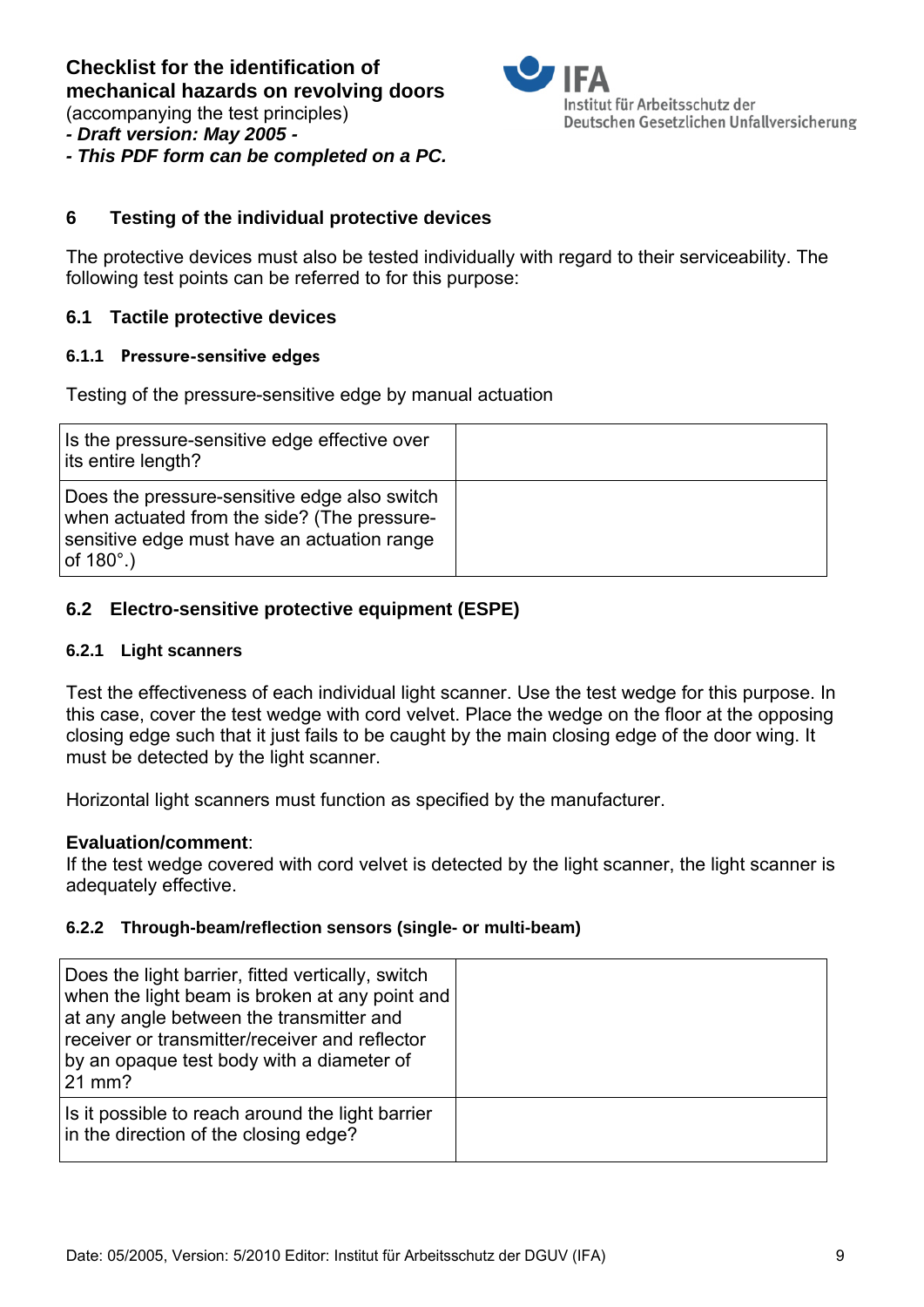(accompanying the test principles)



*- This PDF form can be completed on a PC.* 

# **Evaluation**:

− If the light barrier does not switch over its entire length, reflections of individual light beams may have occurred owing to an inadequate distance from reflective surfaces (where specified by the manufacturer, a minimum distance must be observed).

Institut für Arbeitsschutz der

Deutschen Gesetzlichen Unfallversicherung

− If it is possible to reach around the light barrier, further light beams may have to be installed.

#### **6.2.3** Light curtain

#### **Evaluation**:

If the light curtain does not switch over its entire length, it may be defective, or reflections of individual light beams may be occurring owing for example to an inadequate distance from reflective surfaces (where specified by the manufacturer, a minimum distance must be observed).

#### **7** Revolving velocity

| What is the maximum revolving velocity during<br>use by the public [revolutions per minute]?                                                                           |  |
|------------------------------------------------------------------------------------------------------------------------------------------------------------------------|--|
| Does the door feature a fast speed?<br>If so, what is this speed?                                                                                                      |  |
| Does the door feature a reduced speed for<br>disabled users? If so, what is this speed?<br>How long does the door run at the reduced<br>speed (number of revolutions)? |  |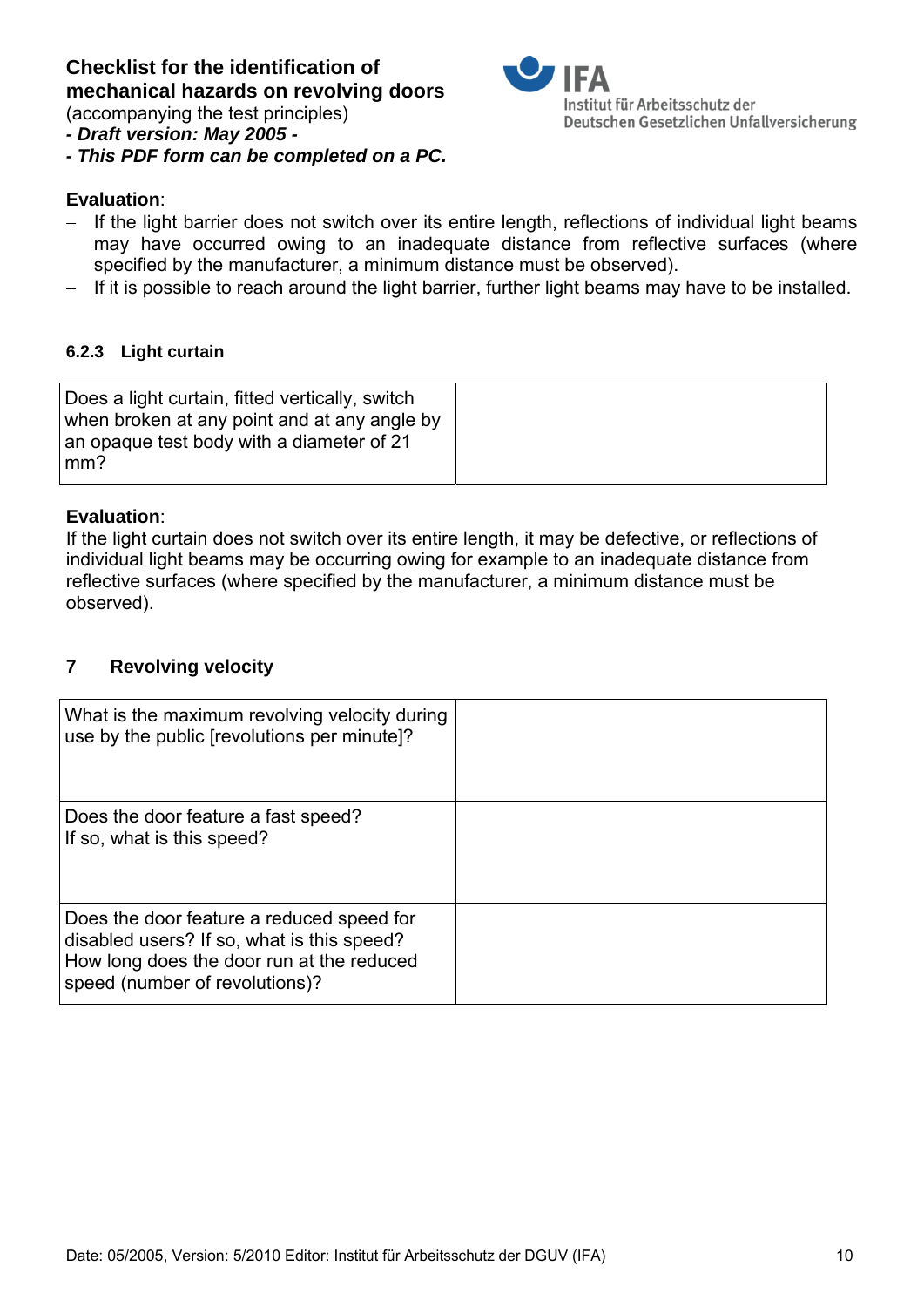(accompanying the test principles)

# *- Draft version: May 2005 -*

*- This PDF form can be completed on a PC.* 



## **8 Testing of the control devices**

#### 8.1 **General**

|  | Are buttons provided for reduction of the<br>revolving speed (for disabled users)?<br>On the inside and the outside?<br>Height at which fitted [cm]? |  |
|--|------------------------------------------------------------------------------------------------------------------------------------------------------|--|
|--|------------------------------------------------------------------------------------------------------------------------------------------------------|--|

#### **8.2 Emergency stop**

| How many emergency-stop buttons are fitted?                                                                                                                                      |  |
|----------------------------------------------------------------------------------------------------------------------------------------------------------------------------------|--|
| Where are they located?<br>Are the emergency-stop buttons within easy<br>reach (height fitted) [cm]?                                                                             |  |
| Is the emergency-stop button properly marked<br>(red actuator on a yellow background)?                                                                                           |  |
| What is the overtravel following actuation<br>$[cm]$ ?                                                                                                                           |  |
| Can the door be moved manually following<br>actuation?<br>What force is required for this purpose [N]?<br>(Rescue measures in accordance with the<br><b>Machinery Directive)</b> |  |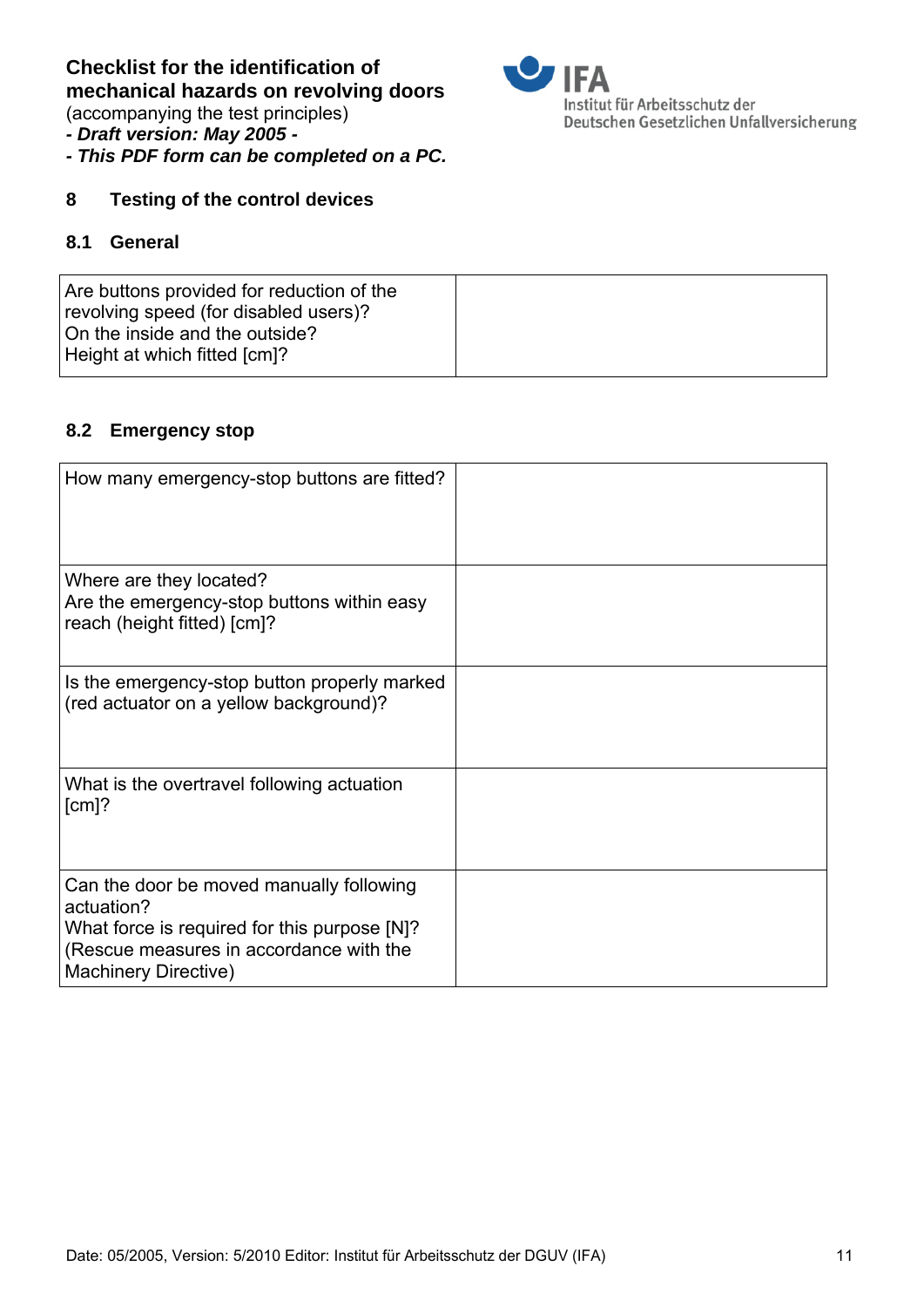(accompanying the test principles)

*- Draft version: May 2005 -* 

*- This PDF form can be completed on a PC.* 

# Institut für Arbeitsschutz der Deutschen Gesetzlichen Unfallversicherung

# 8.3 Emergency open<sup>4</sup>

| How many emergency-open buttons are<br>fitted?                                              |  |
|---------------------------------------------------------------------------------------------|--|
| Where are they located?<br>Height at which fitted [cm]?                                     |  |
| What happens in response to actuation?                                                      |  |
| Is the emergency-open function, if provided,<br>subordinate to the emergency-stop function? |  |

## **9 Electrical properties**

 $\overline{a}$ 

| What happens in the event of power failure?<br>Can the door be moved manually?<br>What force is required for this purpose [N]? |  |
|--------------------------------------------------------------------------------------------------------------------------------|--|
|                                                                                                                                |  |

## **9.1 Operating mode selector switch**

| Is an operating mode selector switch fitted?<br>If so, what are its positions? |  |
|--------------------------------------------------------------------------------|--|
|                                                                                |  |
|                                                                                |  |

<sup>4</sup> Switch for intentional opening of the door in an emergency situation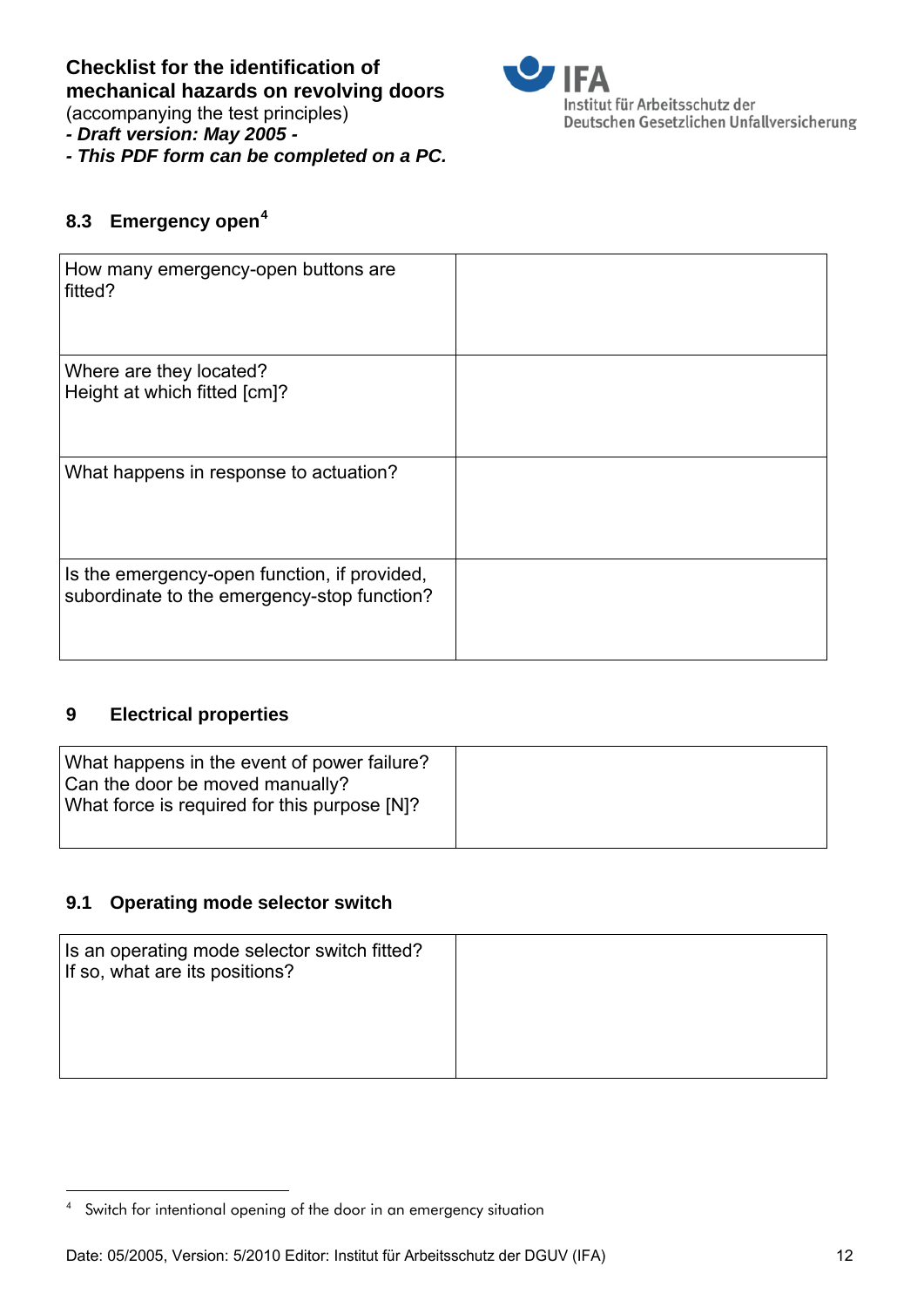(accompanying the test principles)

# *- Draft version: May 2005 -*

*- This PDF form can be completed on a PC.* 



# **9.2** Sketch of the revolving doors (for illustration of the protective and control devices)

Plan view:

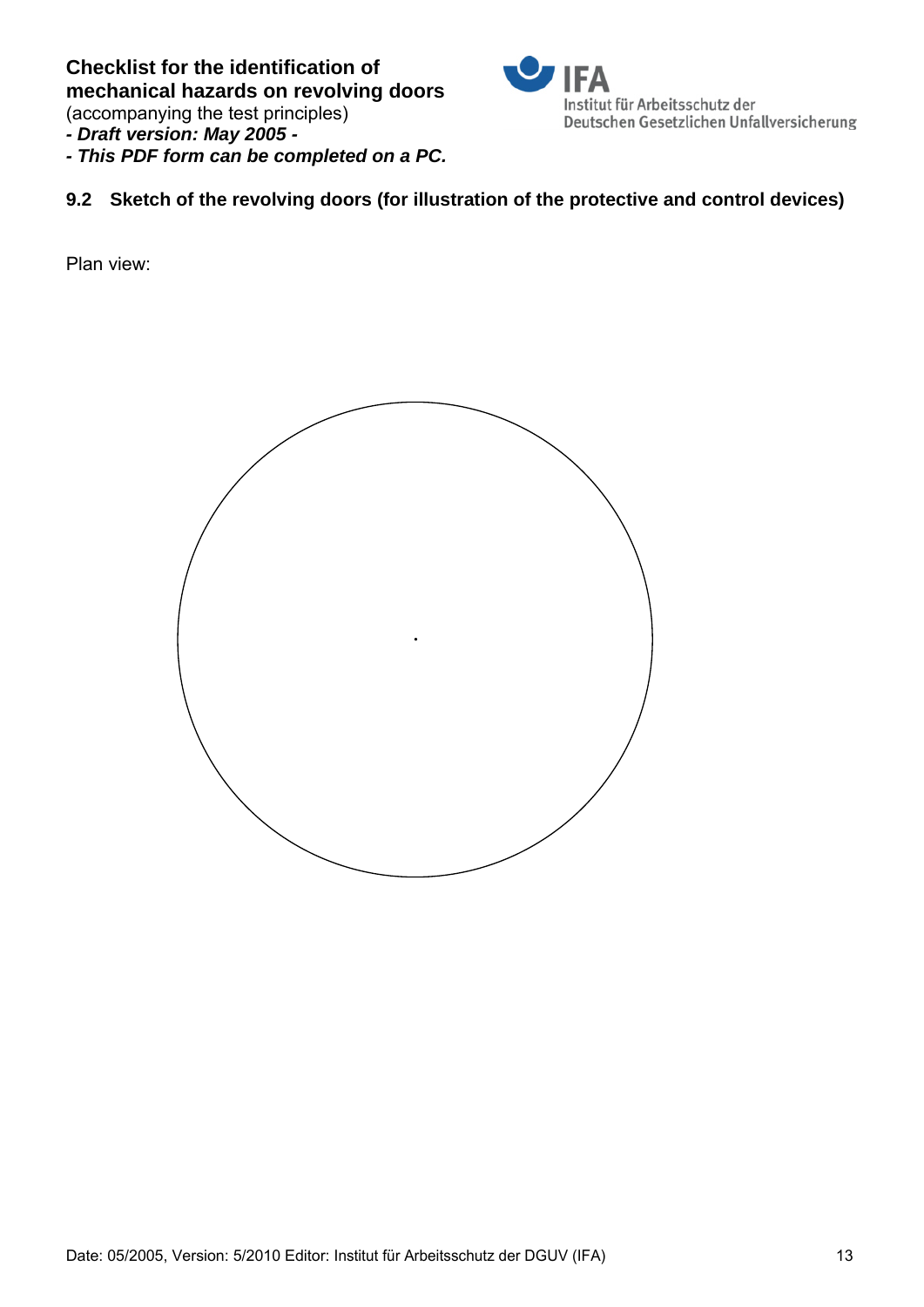(accompanying the test principles)

- *Draft version: May 2005*
- *This PDF form can be completed on a PC.*





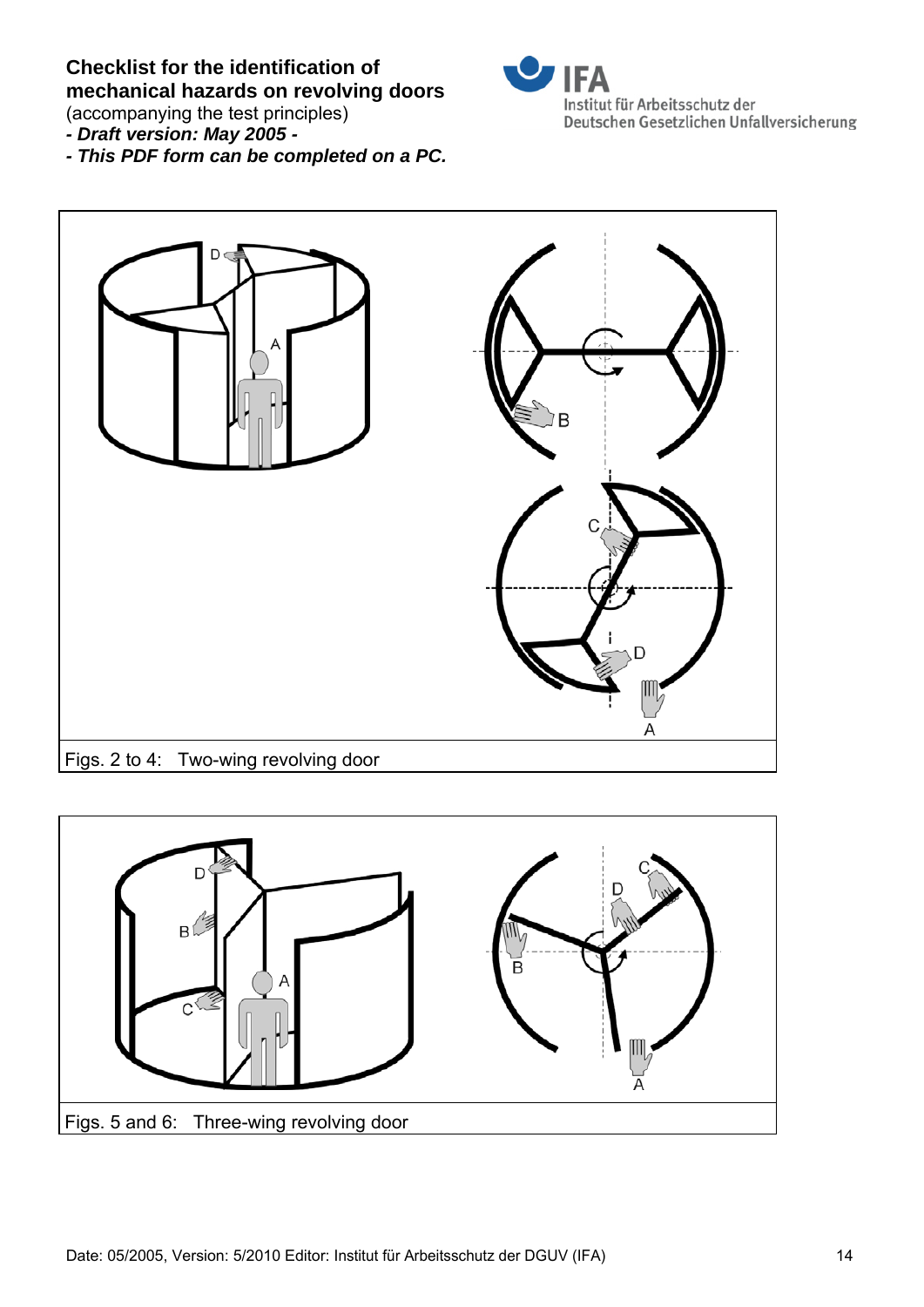

(accompanying the test principles)

*- Draft version: May 2005 -* 

*- This PDF form can be completed on a PC.*